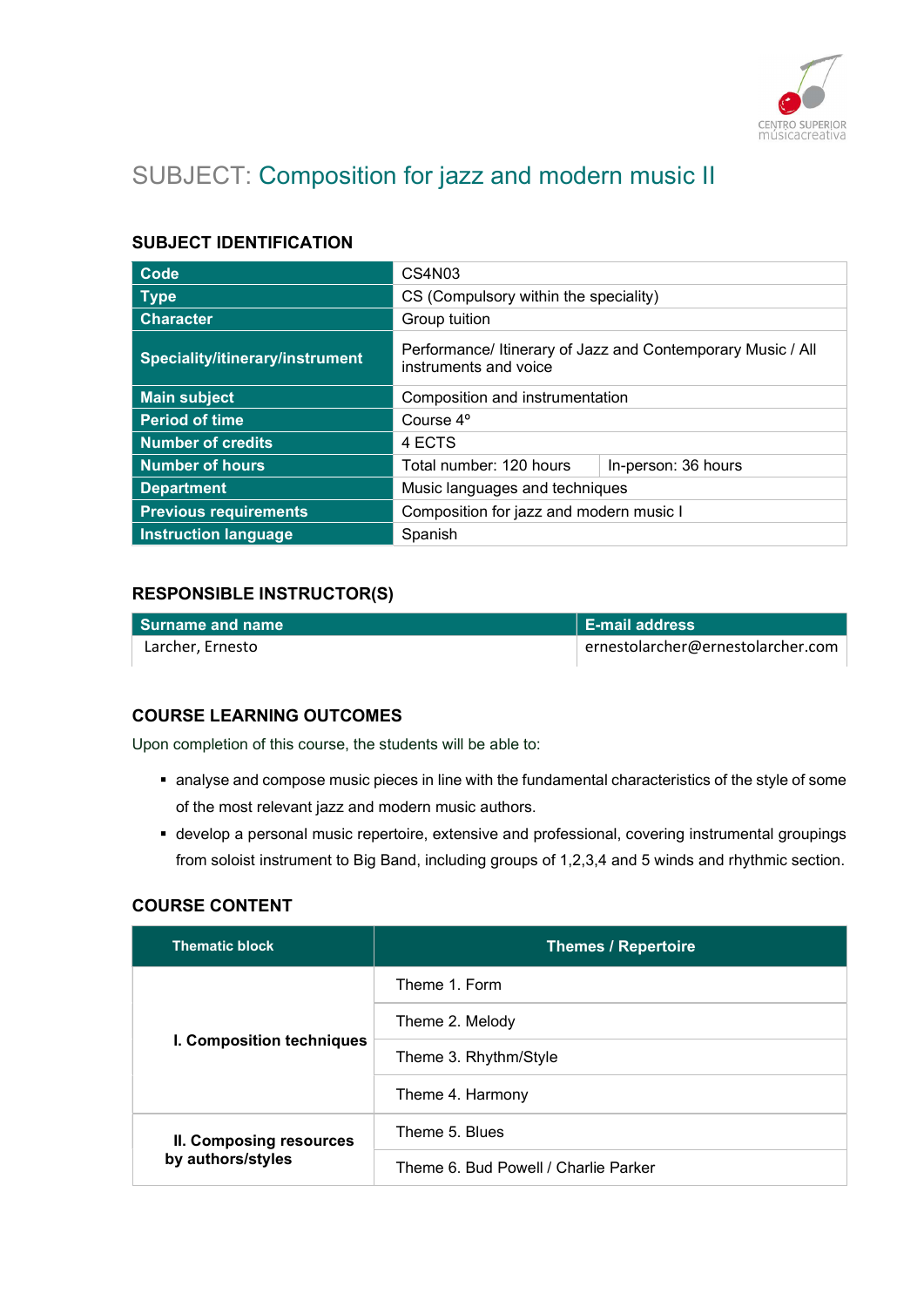

Theme 7. Thelonious Monk

Theme 8. Wayne Shorter

# STUDENT´S STUDY HOURS PLANNING

| <b>Activity type</b>                                           | <b>Total hours</b>  |
|----------------------------------------------------------------|---------------------|
| <b>Theoretic activities</b>                                    | 16 hours            |
| <b>Practice activities</b>                                     | 18 hours            |
| Other mandatory training activities (seminars, workshops etc.) | 0 hours             |
| <b>Test taking</b>                                             | 2 hours             |
| <b>Student self-study hours</b>                                | 74 hours            |
| <b>Practice preparation</b>                                    | 10 hours            |
| <b>Total studying hours</b>                                    | $36+84 = 120$ hours |

# **METHODOLOGY**

| <b>Theoretical activities</b>                                                | Theoretical/conceptual explanations and analysis of different<br>examples coming from all the most relevant music styles.                                                                                            |
|------------------------------------------------------------------------------|----------------------------------------------------------------------------------------------------------------------------------------------------------------------------------------------------------------------|
| <b>Practical activities</b>                                                  | Practical application of what has been studied in class through<br>transcriptions, collective group intonation, performance with<br>instrument, sight-reading, rhythms and melodies composition and<br>improvisation |
| <b>Other training mandatory</b><br>activities (workshops,<br>seminars, etc.) | Thematic sessions with visiting professors                                                                                                                                                                           |

# ASSESSMENT TOOLS

| <b>Theoretical activities</b> | Participation: The students must actively participate in class, proving<br>interest and/or understanding of the content covered.<br>Continuous evaluation: The students must fulfil the requested<br>assignments during the whole academic course, proving research<br>ability and practice synthesis skills concerning theoretical concepts<br>linked to performance. |
|-------------------------------|------------------------------------------------------------------------------------------------------------------------------------------------------------------------------------------------------------------------------------------------------------------------------------------------------------------------------------------------------------------------|
| <b>Practical activities</b>   | <b>Participation:</b> The students must actively participate in class, proving<br>interest and/or understanding of the content covered.                                                                                                                                                                                                                                |
|                               | Continuous evaluation: The students must fulfil the requested practical<br>assignments during the whole academic course based on to team-<br>work dynamics and also prove writing and oral skills, beside<br>performing skills.                                                                                                                                        |
|                               | Performance exams: The students must take at least two exams<br>during the academic course in order to show the practical skills<br>acquired and the practical assimilation of the course contents,<br>following the tests instructions.                                                                                                                               |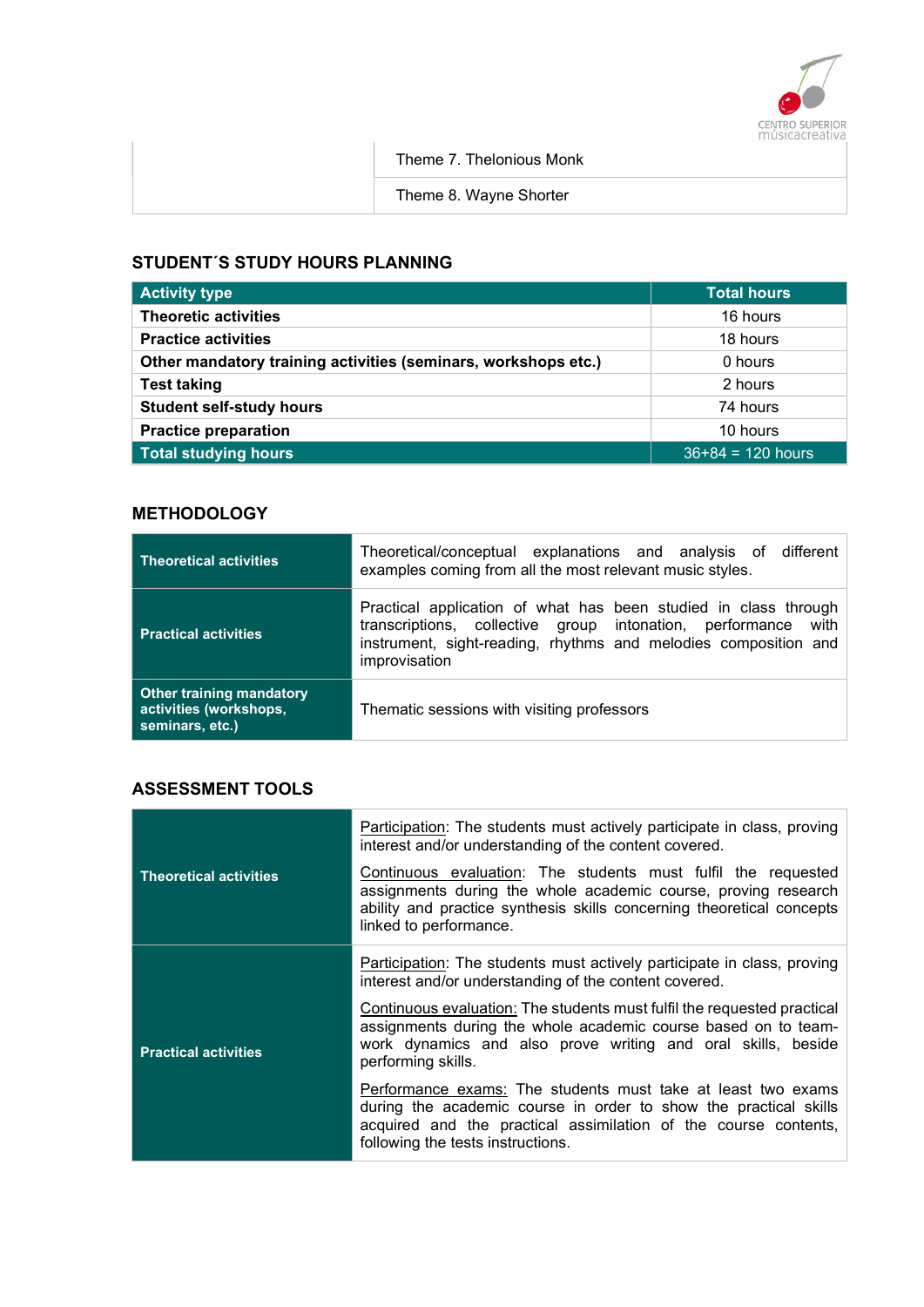

| <b>Other educational mandatory</b> |  |
|------------------------------------|--|
| activities (workshops,             |  |
| seminars, etc.)                    |  |

Participation: The students must actively participate in the different relevant events as considered by the subject instructor or by the degree coordinators.

#### ASSESSMENT CRITERIA

| <b>Theoretical activities</b>                                                | To prove knowledge of the techniques explained in class and be able<br>to provide detailed information about each of them.                                                                                                                                |
|------------------------------------------------------------------------------|-----------------------------------------------------------------------------------------------------------------------------------------------------------------------------------------------------------------------------------------------------------|
|                                                                              | To compose 12 short pieces of music with variated instrumentation,<br>applying the acquired knowledge in each piece.                                                                                                                                      |
| <b>Practical activities</b>                                                  | For each theme, the student will have to compose 1 or 2 pieces of 2<br>minutes each. The instrumentation for each piece will be for<br>percussion, solo piano, string duet, wood winds trio, trio with piano,<br>wind quintet, ensemble and two marimbas. |
| <b>Other training mandatory</b><br>activities (workshops,<br>seminars, etc.) | To attend and participate in the relevant events for their education<br>(Meet the artists sessions, invited professors' sessions, concerts and<br>rehearsals)                                                                                             |

## GRADE DETERMINATION SYSTEM

#### Grade determination system in continuous assessment

|                       | <b>Grade percentage</b> |
|-----------------------|-------------------------|
| Participation         | 10%                     |
| Continuous assessment | 50%                     |
| Mid-term exam         | 10%                     |
| Final exam            | 30%                     |
| Total                 | 100%                    |

## Grade determination system in cases of loss of continuous assessment right

|             | <b>Grade percentage</b> |
|-------------|-------------------------|
| Final exam  | 80%                     |
| $\tau$ otal | 80%                     |

#### Grade determination system for the extraordinary assessment call

|             | Grade percentage |
|-------------|------------------|
| Retake exam | 100%             |
| Total       | 100%             |

#### Grade determination system for students with disabilities

In principle, the grade determination system for students with disabilities will be carried out following the criteria set for the rest of the students, ensuring equal opportunities and conditions for all the students.